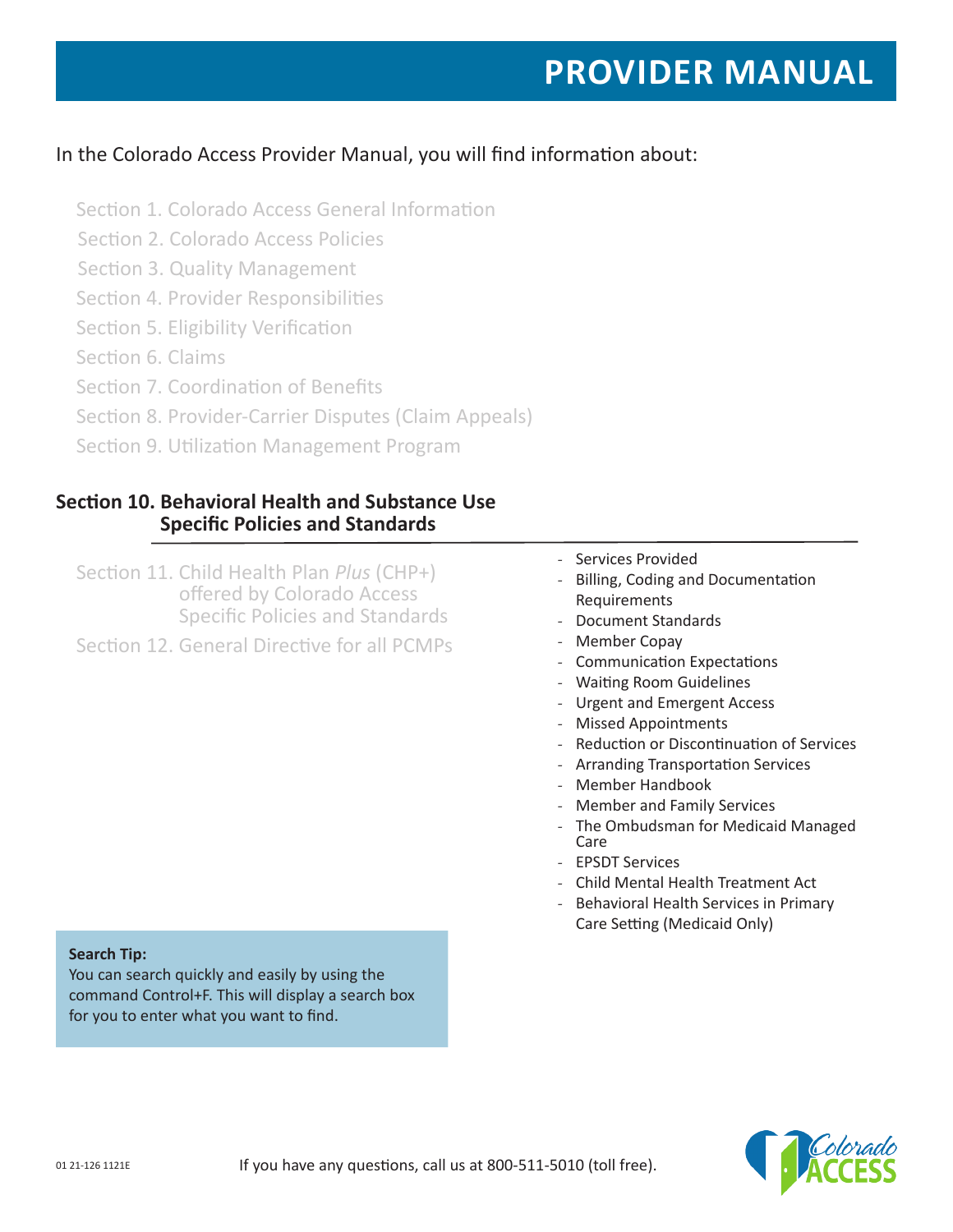

# **Behavioral Health – Specific Policies and Standards**

# **SERVICES PROVIDED**

We have many kinds of behavioral health care services for individuals and families and we can will help clients find what works best for them. For more information on services, please visit coaccess.com/members/care/.

Services include:

- Outpatient treatment
- Day treatment
- Psychosocial rehabilitation
- Case management
- Medication management
- Emergency services
- Inpatient services
- Residential services
- Home-based services for children and adolescents
- Evaluations/assessments
- Deaf and hard of hearing services
- Vocational services
- Senior services
- Peer support
- Substance Use Disorders (SUD)
- Intensive Outpatient (IOP)

# **BILLING, CODING AND DOCUMENTATION REQUIREMENTS**

All billed services must have an applicable modifier. Please note that many services can have more than one applicable modifier, and all must be included for the claim to be paid. There are levels of care that require a prior authorization from Colorado Access Utilization Management. Please visit coaccess.com/providers/resources/um/ for a list of codes.

All services must be in compliance with the Uniform Service Coding Standards (USCS) found here: hcpf.colorado.gov/accountable-care-collaborative-phase-ii-provider-and-stakeholderresource-center. Please note, USCS modifiers are not required for CHP+.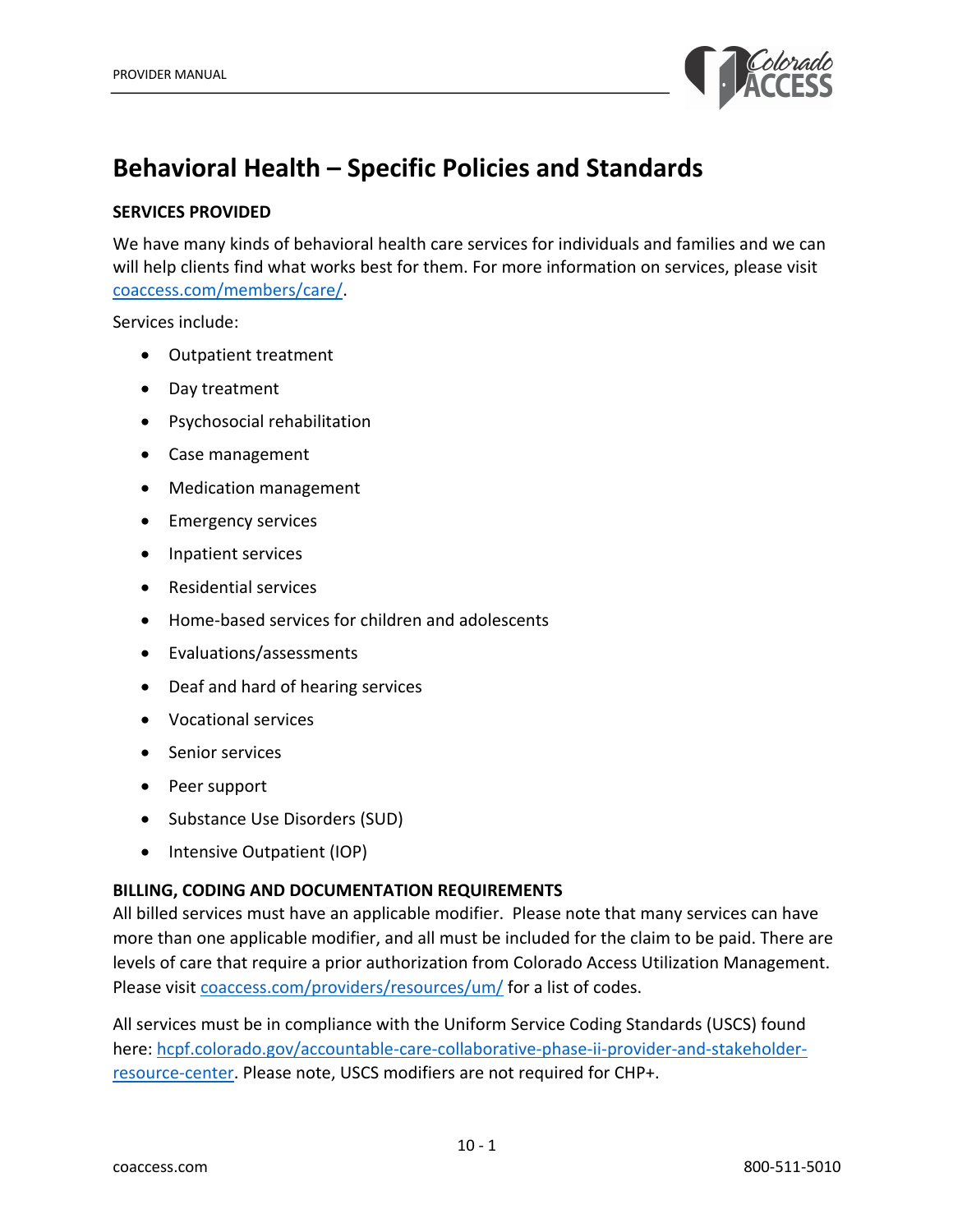

# **DOCUMENTATION STANDARDS**

For information on auditing guidelines, please visit www.colorado.gov/pacific/hcpf/mentalhealth-rate-reform-0.

Providers must meet the Colorado Access quality documentation standards. Please see the Section 3: Quality Management of the provider manual.

# **MEMBER COPAY**

Providers may not require a copay for covered services rendered to members enrolled with Colorado Access. There are no fees for medically necessary, covered services to members.

# **COMMUNICATION EXPECTATIONS**

Upon receiving a release of information (ROI), all behavioral and physical health providers should coordinate care with the member's PCP, obtaining any authorizations required to disclose such information. These communications would ideally occur:

- at the onset of care
- when changes in the member's status occur that may impact medical condition(s), or
- when medications are prescribed or changed

# **WAITING ROOM GUIDELINES**

Our expectation of all Providers is that members are seen promptly for outpatient appointments. Members should not be made to wait for long periods of time past their scheduled appointment. We understand that unexpected circumstances arise that may delay appointments or force schedule changes; however, these should be communicated as soon as is reasonable to members to avoid long waits. We will monitor Providers from time to time regarding their adherence to these guidelines. All Providers must develop a mechanism to document appointment time and actual time seen.

#### **URGENT AND EMERGENT ACCESS**

During normal business hours, we expect members to be able to receive urgent and emergent access by calling their established Provider. We encourage all Providers to offer walk-in emergency services whenever this service is feasible. All Providers must have the ability to accept or redirect emergency member calls after hours.

#### **MISSED APPOINTMENTS**

Providers are responsible for actively promoting the continuation of services for those members who unexpectedly miss appointments or discontinue services. In all cases, Providers should contact the member at the time of the missed appointment, assess the reason for the missed appointment and the member's clinical condition, and attempt to reschedule the appointment. An outreach letter or phone call from the Provider is necessary when a member has unexpectedly dropped out of treatment. Clinically appropriate intervention is required in urgent or emergent situations.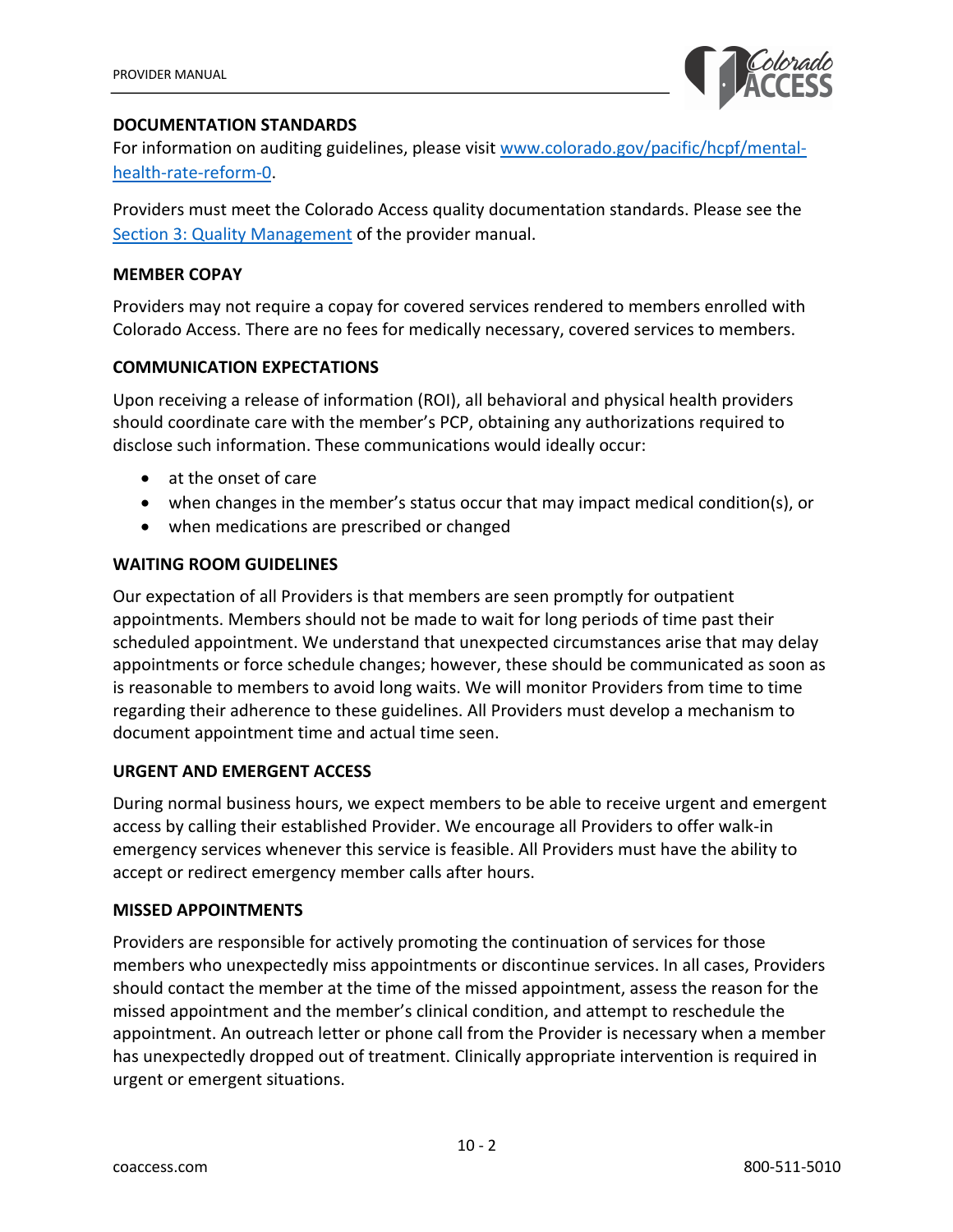

Attempts to reengage members who unexpectedly miss appointments will include Provider efforts to determine if there are concerns or barriers that contribute to the missed appointments. When specific problems are identified, Providers should attempt to find a solution. Our care managers are available resources for clinicians and members, to assist in promotion continuation of services.

Providers are required to document evidence of their outreach efforts to determine clinical status and presence of barriers that might be remedied, actions taken to promote continuation of needed services, and the member's response, which may include refusal to continue treatment. In cases involving imminent risk associated with 27-65 criteria, Providers must document efforts to initiate crisis services, including inpatient care, if indicated.

Please refer to Section 3: Quality Management of the provider manual for appropriate voicemail and after-hours requirements.

#### **REDUCTION OR DISCONTINUATION OF SERVICES**

Through the care coordination process, we will work in conjunction with the treating Provider to determine the most appropriate, medically necessary services at the least restrictive level. Treatment plan review may show that a discontinuation or a reduction of service is indicated. The treating Provider will discuss the proposed treatment plan with the member. If the member agrees with the proposed treatment plan, the treatment plan will be implemented.

The member's agreement with the changes in the treatment plan should be documented in the member's clinical record.

Remember: members should be full participants in service planning and treatment decisions. The member has the right to not accept a proposed treatment plan that would result in reduction or discontinuance of services. In a situation where the member disagrees with a Colorado Access decision to reduce or discontinue services, he or she can request an appeal, following receipt of the Notice of Adverse Benefit Determination We will mail the Notice at least 10 days before the effective date of reduced or discontinued services. The notification will contain information regarding the member's right to appeal and an explanation of the process to request review.

# **ARRANGING TRANSPORTATION SERVICES**

Members who need transportation to mental health services should be directed to Colorado Access so we may facilitate obtaining such services. A care manager or service coordinator can help members access transportation benefits so that arrangements can be made for transportation to appointments.

#### **MEMBER HANDBOOK**

Health First Colorado (Colorado's Medicaid Program, hereto referred to as Medicaid) provides the member handbooks at healthfirstcolorado.com/benefits-services.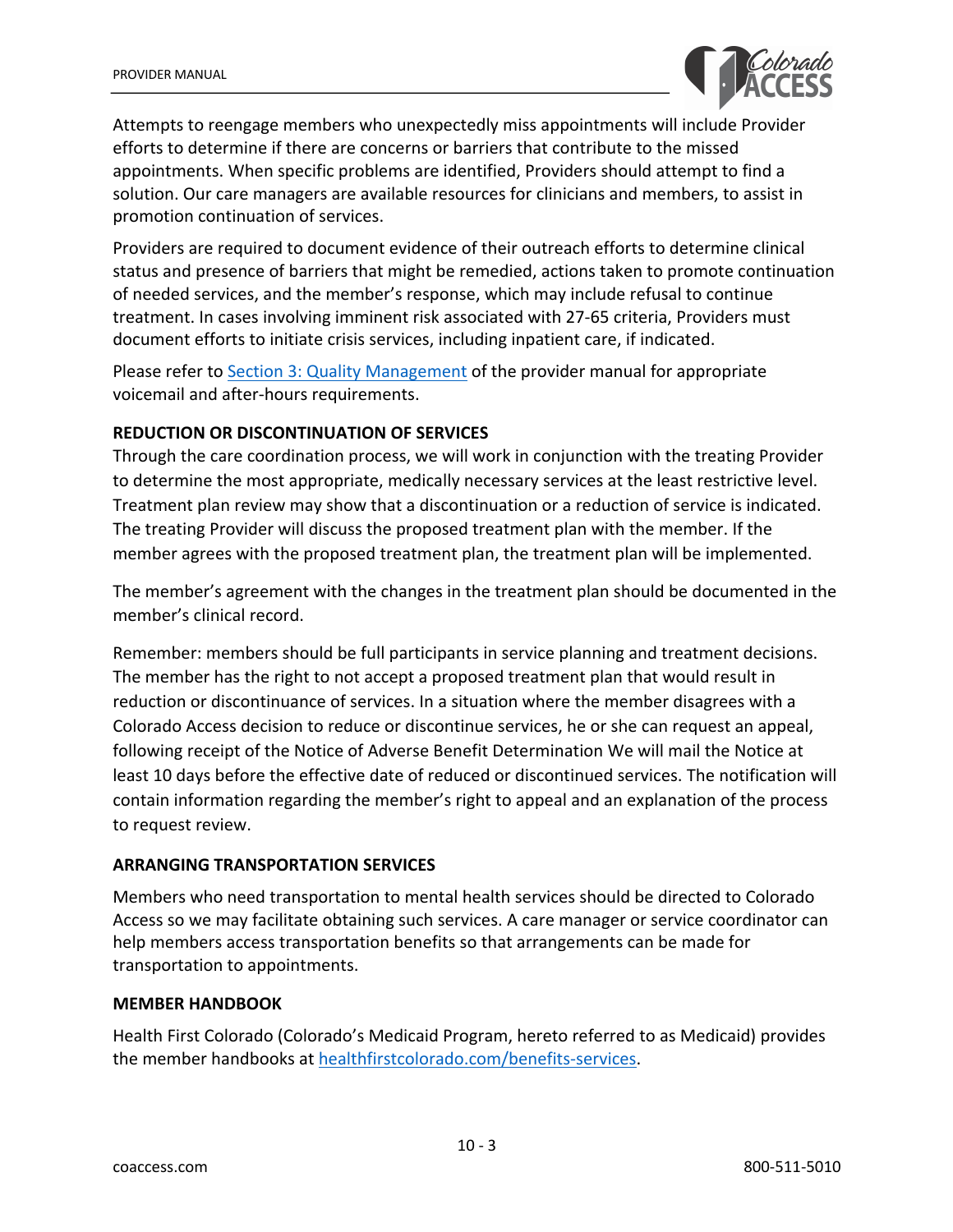

#### **MEMBER AND FAMILY SERVICES**

Our care management team is available to help members get the mental health services they need. For more information or to refer a member for care management services, contact care management.

The Member Advisory Council provides an opportunity to include the member voice and perspective into member-facing activities and programs. It is designed with intentional representation from different member constituencies and meets on a monthly basis.

Members are given updates on quality initiatives taking place within Colorado Access and are given an opportunity to interact with staff members for individual staff members and departments. For more information, call 800-511-5010.

The newsletter is sent to all members on a quarterly basis. The newsletter has useful information about member and family activities, health education materials, the member Partnership meeting schedule and agenda, and other helpful program information.

Training and education on member and family issues, such as cultural or linguistic matters, is a resource that is available free of charge to Providers. For more information, please contact the director of member affairs at 800-511-5010.

# **THE OMBUDSMAN FOR MEDICAID MANAGED CARE**

Colorado Access will work with the Ombudsman for Medicaid Managed Care, and Health First Colorado (Colorado's Medicaid Program) informs members about its services and how to access them in the member handbook. Please contact the Colorado Access Office of Member and Family Affairs for more information. To contact the Ombudsman directly, call 303-830-3560 or 877-435-7123 (toll free). TTY users should call 888-876-8864.

# **EPSDT SERVICES**

For children and adolescents under the age of 21, any medically necessary service to treat any physical, dental, or mental health diagnosis is covered under the member's Medicaid. Services may even be covered if it's not a Health First Colorado benefit or has service limits. Services covered under Early and Periodic Screening, Diagnostic, and Treatment (EPSDT) services include:

- Well-child visits and teen check-ups
- Developmental evaluations
- Behavioral evaluations and therapies
- Immunizations
- Lab tests, including lead poisoning tests
- Health and education preventive education
- Vision services
- Dental services
- Hearing services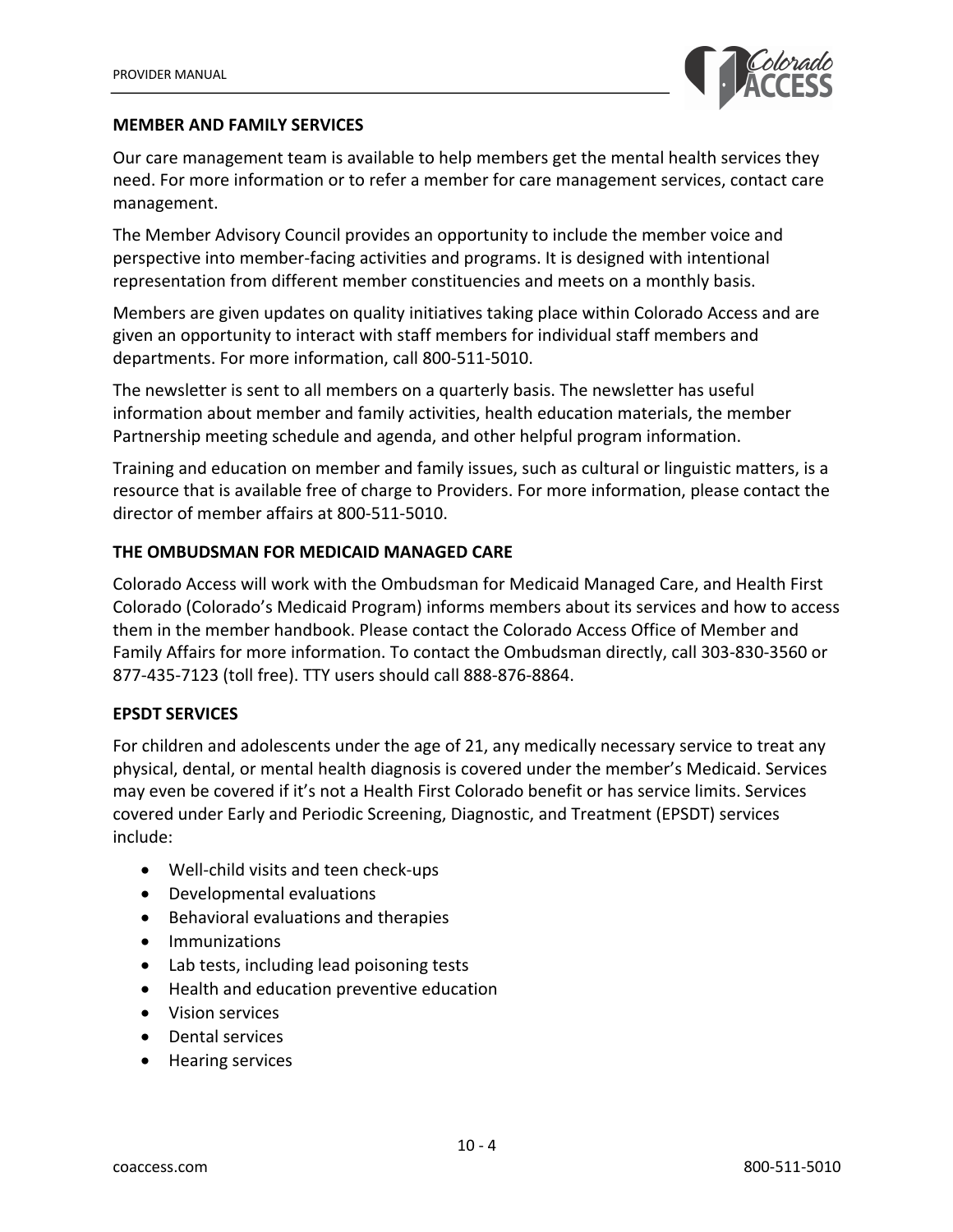

Some of these services are covered under the capitated behavioral health benefit, and some of these services are covered under the physical health fee-for service benefit, often through primary care (reimbursed through fee-for-service). In addition to traditional state plan services such as individual, group, and family psychotherapy, inpatient hospitalization, we are also able to reimburse for the following behavioral health services through the capitated behavioral health benefit under the EPSDT program:

- Vocational services
- Intensive case management
- Prevention/early intervention activities
- Clubhouse and drop-in centers
- Residential treatment
- Assertive community treatment
- Recovery services
- Respite services

Our provider network is expected to facilitate and promote the availability of EPSDT services, both behavioral health and physical health in nature. This includes, but is not limited to, the following:

- Regular communication and coordination with the member's primary care provider (with the member's permission and release of information)
- Informing and educating members and their families about the availability of these services available to them (A family-friendly EPSDT fact sheet can be found here)
- Inquiring about utilization of these benefits (e.g., "with your birthday coming up, have you scheduled your annual checkup?" or "have you gotten your flu shot yet this year?")
- Attending an EPSDT webinar and reviewing EPSDT materials provided by the Department of Health Care Policy and Financing here

Behavioral health providers contracted with us are required to screen and assess members' treatment needs (even those not covered by the capitated behavioral health benefit) and provide the clinically appropriate services discovered by any screening or diagnostic procedure. Most EPSDT services to not require prior authorization (residential treatment and respite services are the exception and do require prior authorization); however, any EPSDT service is subject to medical record review to assure the following minimum requirements:

- Any request for mental/behavioral health screening or assessment must be accommodated. Any provider unable to complete a requested screening or assessment must contact Colorado Access for assistance.
- Any screenings and services must be performed by a provider who is qualified to furnish mental health services according to the staff requirements in the Uniform Service Coding Standards manual for the relevant service.
- All screenings and services must be performed in a culturally and linguistically sensitive manner.
- Results of all screenings must be recorded in the child's medical record.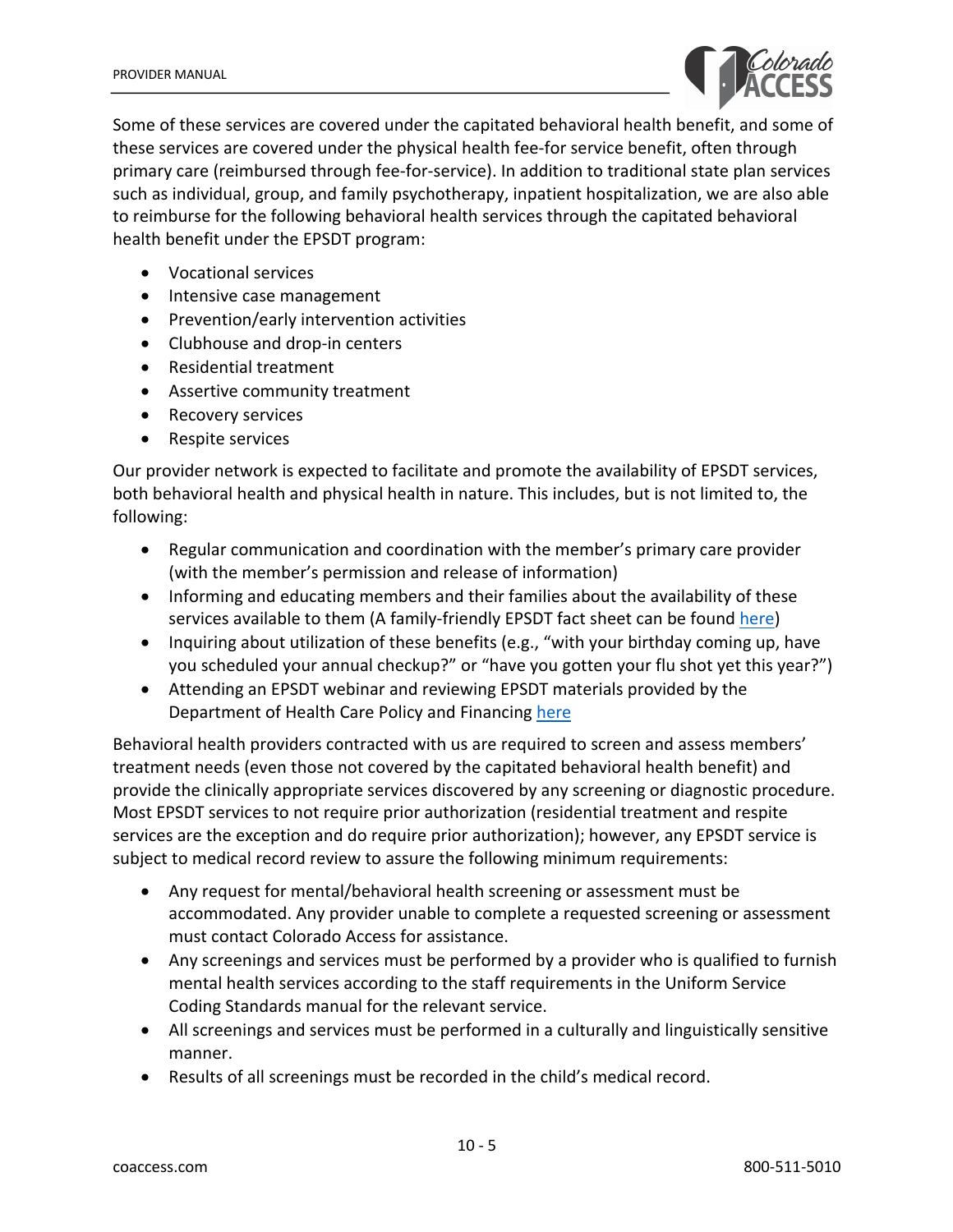

• Referrals to the member's primary care provider, Colorado Access, Healthy Communities, or other referral, as appropriate, for services not available at the provider's office.

For more information about EPSDT, please visit HCPF's website, which includes valuable information and resources such as fact sheets and training videos for both parents and providers, request forms, and regulatory information.

Any member or provider who needs assistance accessing EPSDT services or is experiencing barriers or problems related to EPSDT services (even physical health services not reimbursed by Colorado access) can contact care management at 720-744-5124 or 866-833-5717 (toll free). The Healthy Communities family health connectors can also assist with accessing services:

- Adams, Arapahoe, Douglas, and Elbert counties: Tri-County Health Department (303- 873-4404)
- Denver County: Denver Health and Hospital Authority (303-602-6770)

# **CHILD MENTAL HEALTH TREATMENT ACT**

The Child Mental Health Treatment Act became part of Colorado law in 1999. The Act gives children with Medicaid access to some mental health services in the community. This includes residential services. It also includes transitional treatment services. The Act also has special appeal steps, if needed. Members may qualify for these services. First, the child must have a mental illness. Second, the child must be younger than 18. Third, the child must be at risk to be placed out of the home. Call Colorado Access to find out more about these services at 800-511- 5010.

# **BEHAVIORAL HEALTH SERVICES IN PRIMARY CARE SETTING (MEDICAID ONLY)**

In order to see the availability of a full continuum of behavioral health services, the Department of Health Care Policy and Financing (HCPF) is promoting the provision of short-term behavioral health services within primary care settings for brief episodic conditions. Providers may bill up to six behavioral health services, with or without a covered behavioral health diagnosis, to Medicaid fee-for-service as you would a medical service. **This process does not apply to CHP+ members.**

This benefit applies to several types of primary care settings, listed below. In order to bill for these services, there must be a Medicaid-enrolled behavioral health clinician on site, employed and/or billed by the primary care provider. If you are part of a co-located arrangement with a behavioral health provider, then whether or not this process applies to you depends on who bills for the services. If the behavioral health provider bills for the services, those claims will always come to Colorado Access to be paid under the Behavioral Health Capitation. If the primary care provider bills for the services, then this process applies to you.

- Primary care clinics
- Federally qualified health centers
- Rural health clinics
- Indian health centers